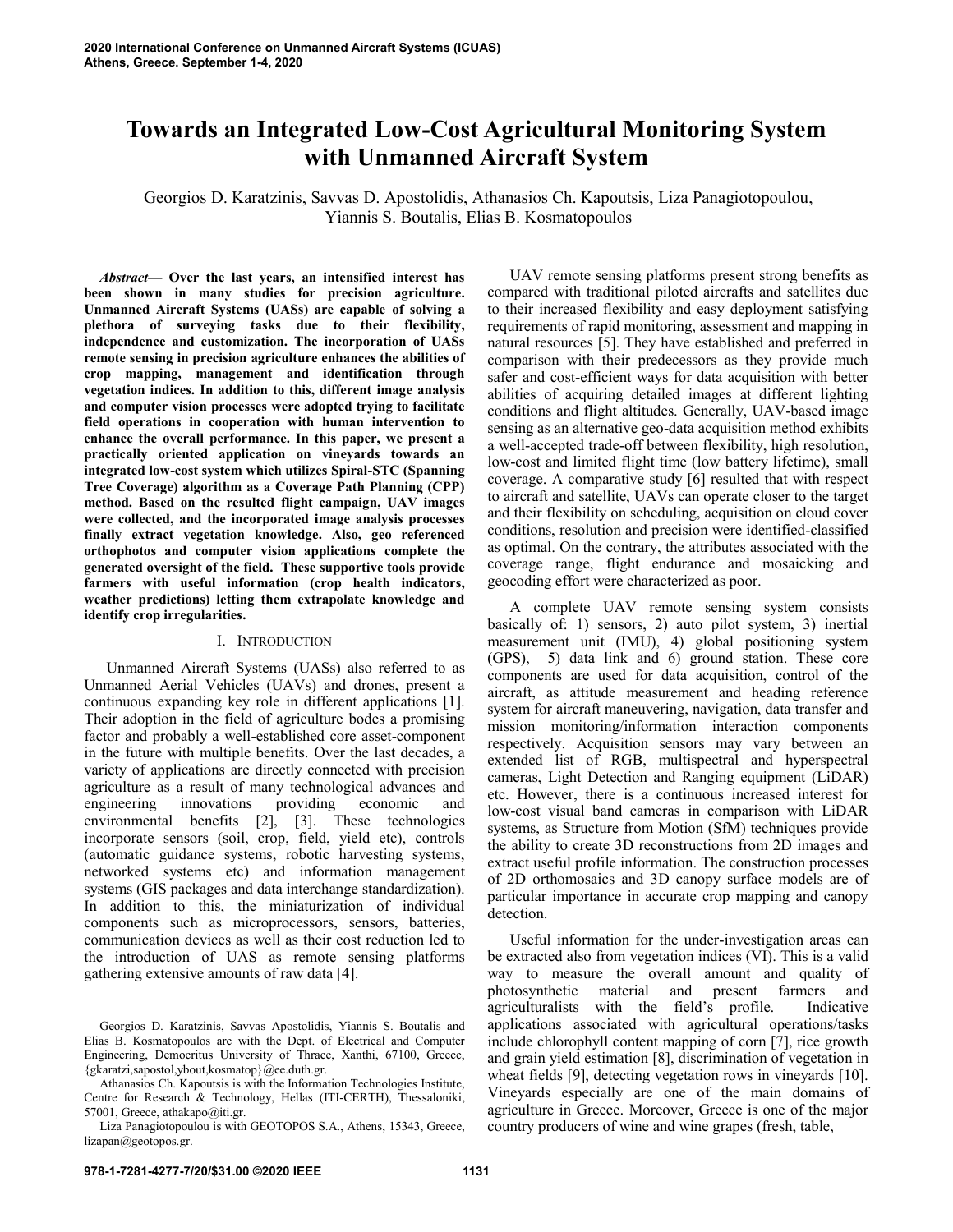

Figure 1. Evolution of grapes (left) and wine (right) production of Greece for the period 1995-2018.

dried) with a total vine area of 106kha (2018 register). The wine improvement in terms of quantity and quality is very important for the development of the primary agriculture sector and the contribution to the national economy.

However, according to the 2019 statistical report published by the International Organisation of Vine and Wine [11], the production volume of Greece for the year 2018 evaluated at 2.2mhl presenting an overall decrease of 15% compared with the 2017 produced volume, while the total vineyard surface area the last 10 years is quite similar. In contrast with the major wine producers inside EU, Greece records a lower than its 5-year average (-12.6%) and a disappointing historical low -35% decline with respect to the 24-year average as presented in Fig. 1. The reported results show the existence of indubitably needs of viniculture in Greece and define the clear future requirements of key actions. The significance of the above results rises even more for canopy regions covered with Protected Designation of Origin (PDO) and Protected Geographical Indication (PGI) which are strictly connected with their geographical origin. By applying autonomous precision operations, we can mitigate this problem by improving the stability and sustainability of production with multiple positive benefits and further enhancements. In addition to the improvements in the management and efficiency, the establishment of such methodologies will significantly reduce the environmental footprint of extensive agriculture activities. Therefore, vineyard mapping in combination with utilities such as to access vegetation state, monitor the canopy vigour and get updates about possible erosion or flood, define decisive factor of future enhancement. The condition factors in conjunction with computer vision processes are getting more essential in crop monitoring. These give an increased meaning to proactive actions on stressed plants and in fact alleviate the smooth farm operations and improve sustainability. The overall enhancement rises in terms of quantity and quality of production, energy saving, manpower reduction, crop management and growth optimization and costs reduction.

Due to the defined needs and the aforementioned possible benefits, the current paper aims at an efficient threefold embrace of a Spiral Spanning Tree coverage algorithm, traditional condition factors and computer vision processes incorporated in a uniform way. The material of the paper is organized as follows: In Section II a brief literature review and the general campaign workflow are presented. Section III analyses the path planning coverage requirements and the adopted method. Section IV describes the off-line postprocessing image analysis and the produced results. Finally,

Section V outlines the conclusions and future remarks for upcoming improvements.

## II. RELATED WORK AND MATERIAL DESCRIPTION

An identified frontline goal in precision agriculture is the reliable incorporation of UAV and UGV systems in continuous management and monitoring processes. This way a recurrent set of crop profile information provides useful effort for plant health monitoring guiding to proper actions for improving or sustaining the health level. At the same time, this is essential for planning regular agricultural works such as seeding, pruning, fertilizing, spraying and harvesting.

## *A. Related Work*

In order to achieve these benefits, three main categories/scenarios according to the nature of robots, characterize the implementations related to existing literature. The case studies concern i) only UAV-based systems, ii) UGV alone and iii) UAV+UGV working symbiotically and synergistically. A dedicated method was developed in [12] to estimate several vineyard characteristics using the RGB method imagery acquired from an unmanned aerial vehicle (UAV) platform. The included features were row orientation, height, width and row spacing, as well as canopy cover fraction and percentage of missing row segments. Other works incorporate multispectral images and vegetation indices for cultivation analysis [13], [14]. The use of both multispectral and thermal cameras onboard of an UAV led to assessment of vineyard water status as presented in [15]. In fact, high correlations were found between indices based on thermal and on multispectral images with vineyard water status. An UAV could be used to assess vine water status and to map within vineyard variability, which could be useful for irrigation practices.

In the case of UGV alone systems, many research studies are dedicated in automatic grape detection and precision picking trying to distinguish fruits from background. Luo et al. [16] used RGB images to extract multiple effective color components from YCbCr, HSI and L\*a\*b transformation. The effective color components were extracted based on a thresholding methodology to construct weak classification models. A strong classifier performing grape detection was constructed using the AdaBoost algorithm, by assembling the weak classifiers. Finally, morphological filtering and morphological region filling procedures were applied to eliminate the remaining noise and fill the holes in the image respectively and the enclosing rectangle method completes the framework by marking the clusters. Other works try combining color and texturing features to enhance the overall fruit detection procedure. A work which follows this philosophy has been presented in [17], accelerating fruit detection by isolating and counting bunches in grapes. Experiments performed on two varieties of red grapes, Shiraz and Cabernet Sauvignon, resulting a detection accuracy of 88%. An algorithm for grape clustering and foliage detection and localization for autonomous selective vineyard sprayer was proposed in [18].

Instead of using the UAV or UGV system alone, a scenario in which the two types of robots form a symbiotic system was proposed in [19]. The UAV can land on the UGV, and the UGV transports the UAV between deployment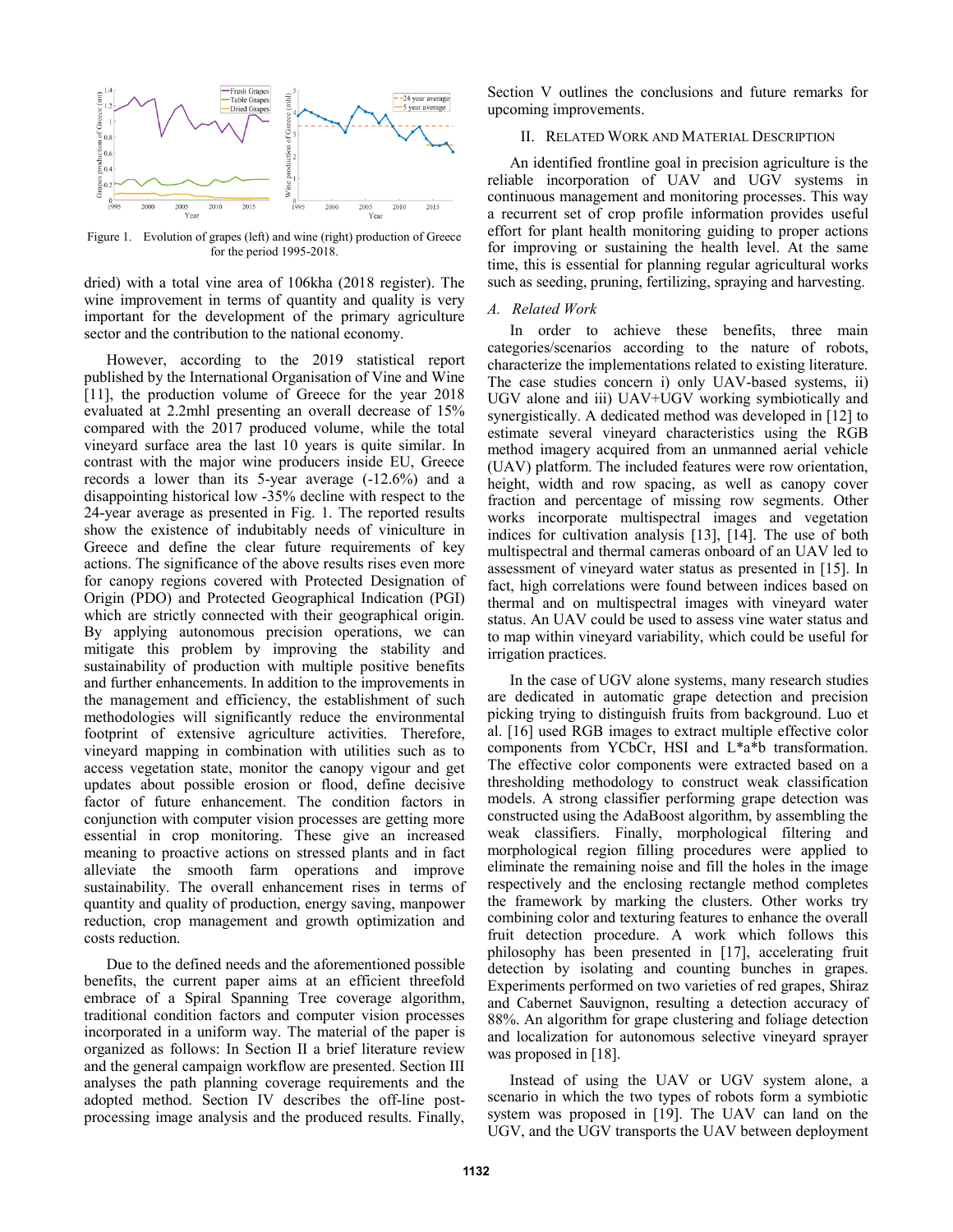locations. In the same work, the authors show how to plan the motion of this symbiotic UAV+UGV system on a metric graph, which allows them to apply orienteering algorithms. An interesting work of aerial-ground collaborative 3D mapping is presented in [20]. The problem is analyzed in a cooperative UAV+UGV multimodal environment representation where maps built from both robots and the data association problem is casted as a large displacement dense optical flow estimation.

## *B. UAV Campaigns and Material*

The field images were acquired by a light-weight quadcopter DJI Phantom 4 Pro and 3DR Solo in two distinct scenarios for cotton and vineyard monitoring. Also, the total area of the under-investigation fields is approximately 4.9ha and 1.25ha respectively. The first study area was covered by the DJI Phantom R Pro mounted camera (FC6310), while for the second study the Parrot Sequoia multispectral camera was used. The cotton flight campaign was managed mainly for evaluating the path planning coverage procedure that will be described in Section III. Useful flight information details are presented in Table I including camera specifications, flight attributes, overlap percentage and GSD (ground sampling distance). Having substantial forward and side overlap alleviates procedures of stitching acquired images and as a result to obtain satisfactory reconstruction results. The above parameters may vary according to the goal of the flight campaign. Indicatively, parameters such as flight altitude, overlap and GSD are highly dependent based on the goal of the flight. A detailed 3D model generation requires small distance between two consecutive pixel centers measured on the ground, which means low flight altitude and high overlap. In contrast, applications aimed at monitoring and management of crops can be accomplished at lower resolution from a higher and wider point of view.

Following the above flight parameters, the general workflow scheme of UAV-based remote sensing system is utilized in Fig. 2. Three base phases constitute the flight preparation, planning and post-processing subsystems and complete the pipeline of the system. Firstly, devices and general parameters are specified. Proper specifications of area of interest, camera information and longitudinal and transversal overlap are required for generating flight planning. The last subsystem is responsible for off-line data post- processing and visualization purposes. The exported

TABLE I. FLIGHT CAMPAIGN INFORMATION

| <b>Species</b>              | Cotton             | Vinevard                         |                          |
|-----------------------------|--------------------|----------------------------------|--------------------------|
| <b>Flight Date</b>          | 12/9/2019          | 29/7/2019                        |                          |
| Growth Stage                | Boll<br>opening    | Veraison and fruit<br>maturation |                          |
| Flight Height (m)           | 50                 | 80                               |                          |
| Speed (m/s)                 | 3                  | 4.5                              |                          |
| Overlap (%)<br>Side/Forward | 80/80              | 80/85                            |                          |
| Image Size (pixels)         | 5472x3078<br>(RGB) | 4608x3456<br>(RGB)               | 1280x960<br>(Monochrome) |
| Sensor size (mm)            | 13.2x8.8           | 6.17x4.63                        | 4.8x3.6                  |
| GSD (cm/pix)                | 1.37               | 2.2                              | 7.5                      |



Figure 2. General workflow scheme of UAV-based remote sensing system.

results are capable for providing crop management and monitoring properties. This is achieved through valuable vegetation indices and processes of image segmentation. Ground control station takes part during mission planning as well during flight as a platform for specifying parameters, tele-control and real-time observation.

#### III. PATH PLANNING COVERAGE PROCEDURE

The coverage path planning (CPP) problem is the task of determining a path that passes over all points of an area or volume of interest while avoiding obstacles. A comprehensive survey has investigated the existing coverage path planning methods in 2D environments [21].

#### *A. Requirements*

To properly design the path planning algorithm, at first, we should identify the key aspects that determine the performance of a coverage task. Taking into consideration that usually the fields do not have a standard geometry, any adopted path planning solution should be able to design UAV's trajectories that completely cover arbitrary, nonconvex polygons. On top of that, in many fields there are some sub-regions, where either a coverage is not useful (e.g. different variety of plants) or it is not safe to perform a flight above them (e.g. personnel or farming equipment is placed in this area). Therefore, the path planning methodology should be able to cope with such no-fly zones and exclude them from the produced trajectory.

Additionally, the scan should be completed in the minimum possible time. This minimum possible time constraint, at first, allows the operator to minimize the waiting time on the field, which can be a really tedious procedure. However, the most important reason, for the optimization with the respect to the coverage time, is the optimal utilization of the UAV's battery. The number one bottleneck for almost all the UAV's operation is the battery time [22], therefore an improved – in terms of coverage time – plan can play a crucial role in the final area of coverage with the existing infrastructure. It is worth highlighting that the improvements that come with the acquisition of more UAVs, spare batteries or docking/charging stations can be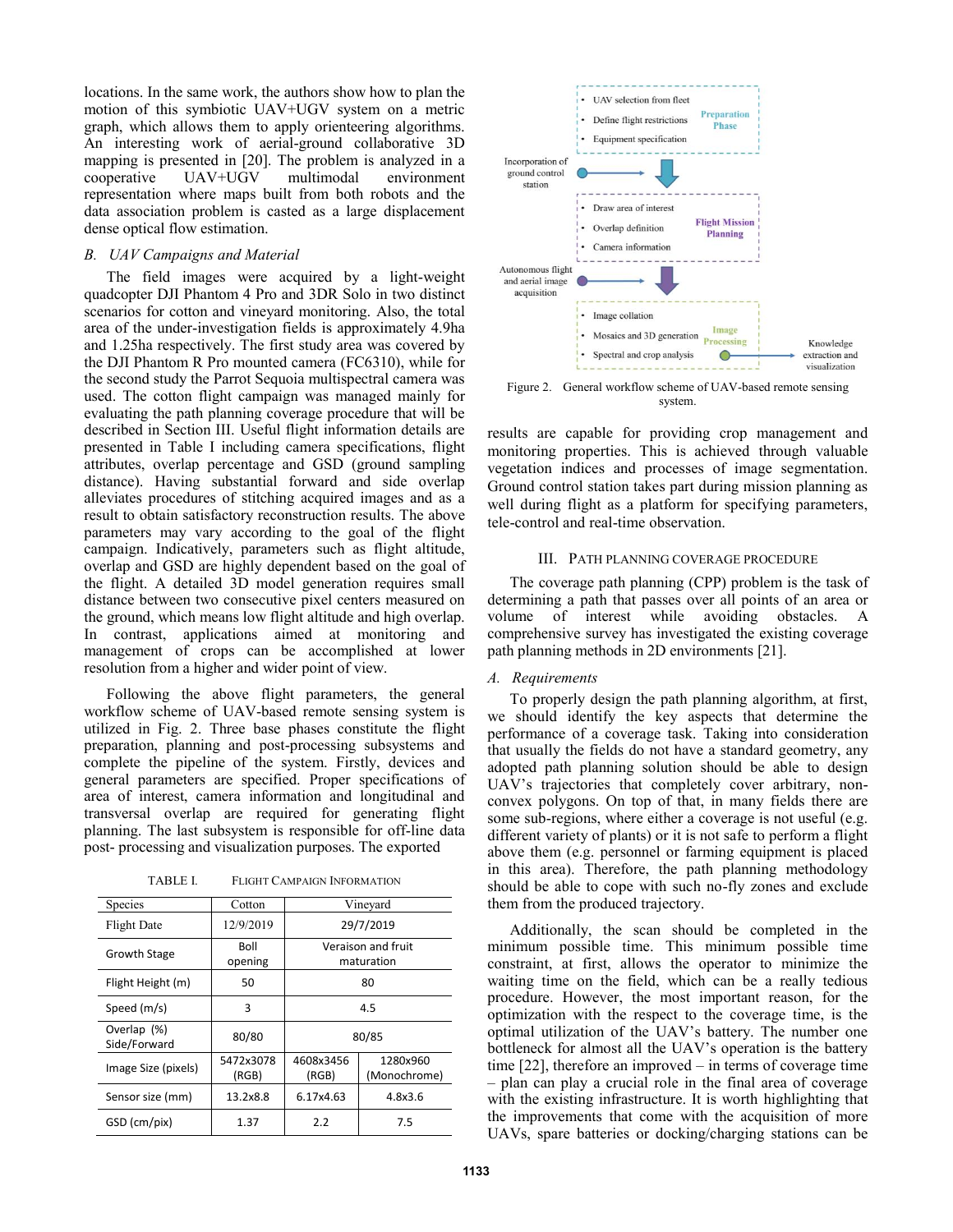significantly amplified, if an optimal path planning algorithm is also adopted. Overall, the trajectory of the UAV should i) completely cover the user-defined parts of field with the desired accuracy, ii) without backtracking in already visited areas, and iii) start the operation from its exact initial position, i.e. does not need any preparatory stage.

### *B. Adopted Solution*

To accomplish the aforementioned features an algorithm based on the Spanning Tree Coverage (STC) methodology [23] was adopted. This solution is an  $O(n)$  algorithm, where n denotes the size of the field, capable of constructing the minimum path that covers the whole field, starting from any arbitrary point.

The main steps of this procedure are outlined in figure 3. Fig. 3 (a) illustrates the first part of this algorithm, which is the discretization of the field into cells that have the size of the desired coverage accuracy. The no-fly areas of the field are represented with black cells. Fig. 3 (b) graphically illustrates the transition from cells to nodes, i.e. one node is placed for every 4 cells. The nodes that correspond to obstacles are discarded from the graph and in all nodes are added that edges that correspond to the Von Neumann neighborhood. At this stage (figure 3 (c)), we have converted the initial operational area into a fully connected graph. As next step, the number of edges in this graph is reduced, by applying a minimum spanning tree methodology (e.g.



Figure 3. Spanning Tree Coverage Algorithm – Key steps.



Figure 4. a) Flight path planning, b) horizontal velocity.

Kruskal or Prim [24]). The reduced graph, which is illustrated in figure 3 (d), has the minimum number of edges that are necessary, so as the graph to remain fully connected. Figure 3 (e) graphically illustrates the previously calculated spanning tree on top of the original discretized area. The purpose of this illustration is to highlight that this minimum spanning tree serves as a "guide" for the UAV.

Fig. 3 (f) presents the final path for the UAV that has been calculated by circumnavigating this spanning tree. The produced trajectory completely covers the desired parts of the field, without backtracking into previously covered regions, takes into consideration the initial position of the UAV and finally the return of the UAV to the starting position (usually the base) is part of the coverage plan itself. The aforementioned methodology was implemented and evaluated at a cotton field as mentioned in Section II. Fig. 4 (a) illustrates the resulting path plan for a 4.9ha area, while Fig. 4 (b) presents the horizontal velocity variations during the flight from the take off point to the "End" state. The produced path is constituted by 14 lines including the distance covered from take-off point to the "Start" point. Green dots represent nodes between lines in which the UAV turns, in order to "catch" the route between waypoints.

#### IV. DATA ANALYSIS AND IMAGE PROCESSING

This section describes the off-line image processing implementation including actions of crop identification, health evaluation, segmentation and row detection. The under-investigation vineyard is depicted in Fig. 5. It consists of three different varieties (Α: Savvatiano, B: Malagousia, C: Assyrtiko). The captured overlapping RGB images, taken from an automatically generated path as described in the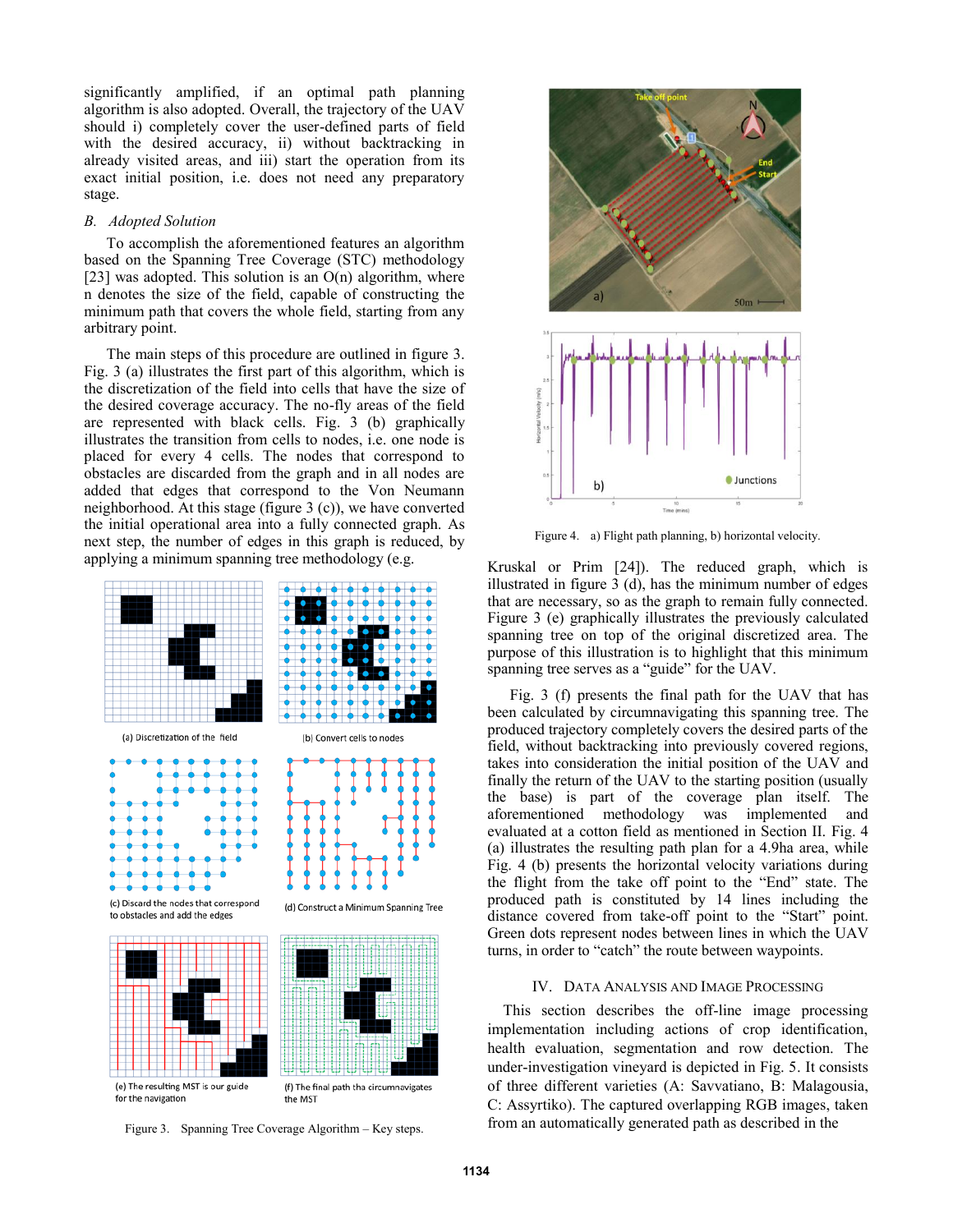

Figure 5. Vineyard study area, view from satellite. Three sub cultivated areas with different vineyard species.A: Savvatiano, B: Malagousia, C: Assyrtiko. D stands for the cultivated area that will be used in the next subsections.



Figure 6. Generated orthomosaic for the study area using the acquired RGB images.

previous section, were used in order to generate the resulting panorama. Specialized procedure for creating orthophoto includes feature extraction; feature matching; mismatch removal; image blending and fusion. More specifically, the first step assumes SIFT features extracted from all images for detecting keypoints. Then, feature matching procedure finds most similar features between images finds the relation between images. Taking into consideration the matched feature vectors, RANSAC algorithm computes the homography between images. This way RANSAC selects inliers that are consistently related with a homography and finds a solution that has the best consensus with the data. After removing exterior points, image blending introduces an interpolation procedure in order to be ensured that the resulted image presents zero transition with respect to the source images. Fig. 6 illustrates the orthomosaic representation of the vineyard area as calculated by the aforementioned procedure.

## *A. Spectral Indices and Image Segmentation*

Vegetation indices (VI) are widely used for evaluating vegetation areas in terms of quality and quantity as they utilize spectral information. The spectral response of the investigated surface is transformed into reliable and interpretable formulas that identify and discriminate plant biomass from soil and other exogenous to the vegetation elements. A variety of methods have been proposed in the literature using RGB and multispectral camera sensors. Also, hyperspectral sensors provide even more bands compared with multispectral, in the range of hundreds to thousands narrow bands. More narrow bands increase the level of spectral detail and the produced indices result in better correlation with crop photosynthetic activity. Broadband and narrowband VIs are suitable for precision agriculture procedures and they are distinguished based on the reflectance bands they use. Both VI categories present ability to estimate the green vegetation cover and the quality of the photosynthetic material. In general, narrowband indices may provide slightly better capabilities of identifying the vegetation biophysical parameters, mainly in areas with dense vegetation, as they present higher level of sensitivity [4].

The incorporation of color-based indices allows humans to identify naturally the greenness part. The most known color based indices include i) Excess Green Index (ExG) [25], Green Leaf Index (GLI) [26], Normalized Green Red Difference Index (NGRDI) [27] calculated directly from RGB images, ii) using Hue-Saturation (HS) and Hue (H) color spaces [28] and iii) LAB colour space [29]. Excess Green Index is computed as follows:

$$
ExG = 2G^* - R^* - B^* \tag{1}
$$

where the chromatic coordinates  $R^*$ ,  $G^*$ ,  $B^*$  are:

$$
R^* = \frac{R}{R + G + B}, \ G^* = \frac{G}{R + G + B}, \ B^* = \frac{B}{R + G + B} \tag{2}
$$

where R, G and B are the normalized values in the range [0, 1] and these coordinates can be obtained from:

$$
R = \frac{R_c}{R_m}, \ G = \frac{G_c}{G_m}, \ B = \frac{B_c}{B_m}
$$
 (3)

with  $R_c$ ,  $G_c$ ,  $B_c$  are the actual pixel values and  $R_m$ ,  $G_m$ ,  $B_m$  are the maximum values and equal with 255.

Normalized Difference Vegetation Index (NDVI) [30] has claimed a dominant role in remote sensing using the near infrared spectrum. This index highlights the vegetative status and the existing crop biomass with high accuracy from multispectral and hyperspectral remotely sensed images. This is because plants emit part of the absorbed solar radiation in the near infrared region. In other words, the signature of the vegetation reflectance is reflected in the near-infrared (NIR) and the vegetation absorption in the red band. Therefore, NDVI is computed from:

$$
NDVI = \frac{NIR - R}{NIR + R} \tag{4}
$$

NDVI values are limited in the interval [-1,1]. The NDVI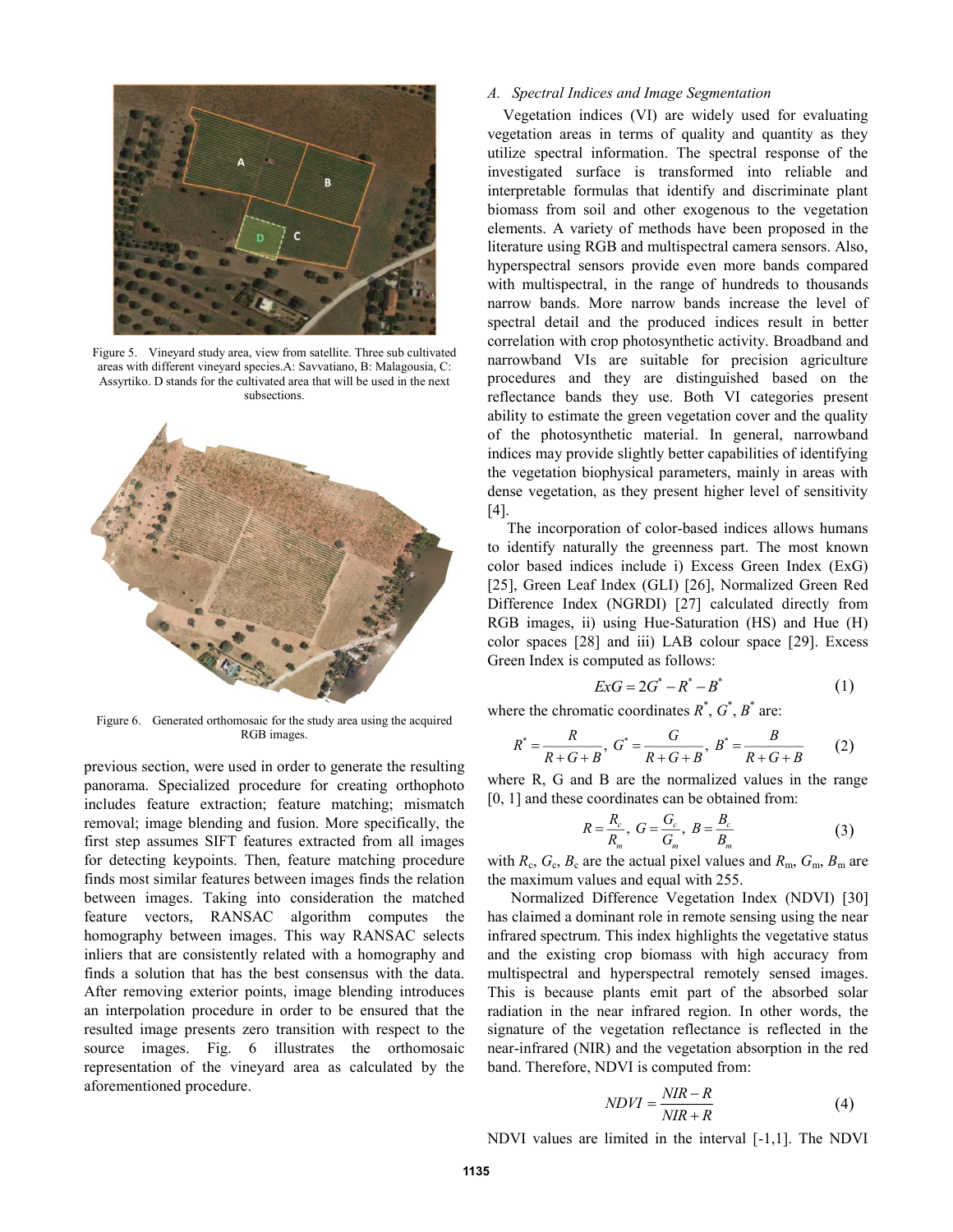range is unfolded in agronomic values revealing the surface type. A practical classification of these values is: i) values from -1 to 0 indicate generally water, snow or cloud existence, ii) values between 0 - 0.2 indicate soil, barren land and rocks while iii) values above 0.2 indicate vegetation with higher canopy cover as approaching 1. The vigor map of the vineyard using NDVI is presented in Fig. 7, while a zoomed view of the vineyard with soil excluded is depicted in Fig. 8.

In order to identify vegetation and separate plants from the background we examine three methods for image segmentation purposes using the RGB images captured during flight. The first step is to use decorrelation stretching in order to enhance and exaggerate color differences. In the first two approaches we convert the images from the RGB color space into HSV and L\*a\*b\* color spaces respectively. At the HSV color spectrum, Hue channel expresses the color component in degrees range: red from  $0^{\circ}$  to  $60^{\circ}$ , yellow from 61° to 120°, green from 121° to 180°, cyan from 181° to 240°, blue from 241° to 300° and finally magenta from 301° to 360°. Saturation represents the amount of gray measured in percentage and the value channel represents the brightness or intensity of the color, from 0% (black) to 100% (brightest level).



Figure 7. Vigor map of the vineyard using NDVI.



Figure 8. Zoomed view of the vigor map without the existence of soil.

In the CIE  $L^*a^*b^*$  color space,  $L^*$  component stands for the lightness value from 0 (dark) to 100 (bright) while a\* and b\* represent the color channels. The a\* axis describes the green-red component with negative values referring to green and positive to red chromatic components. Similarly, b\* axis values move towards blue to yellow color components from negative to positive.

The third approach is dedicated to the incorporation of ExG index, where the equations described in  $(1)-(3)$  were implemented in the resulted image after the decorrelation stretch. Then, the vegetation mask was obtained using appropriate threshold to transform the grayscale image into a binary image.

A well-known technique for discrimination of two different classes is the automatic Otsu's thresholding method [31]. In this case, Otsu thresholding is used to extract plant objects and discriminate them from soil and other exogenous elements. Following the aforementioned procedures, vine canopy identification and segmentation was evaluated at the selected area D as noted in Fig. 5. The HSV thresholds for the selected segments were defined:  $H_{min}=0.2$ ,  $H_{max}=0.45$ ;  $S_{\text{min}}=0.6$ ,  $S_{\text{max}}=1$ ;  $V_{\text{min}}=0.2$ ,  $V_{\text{max}}=1$ . For the case referred to L\*a\*b\* color space:  $a*_{min}=-100$ ,  $a*_{max}=-25$ ;  $b*_{min}=15$ ,  $b*_{max}=100$ . Fig. 9 utilizes the segmentation results for an indicative sub-area of D using the three aforementioned methods. The under-investigation area was annotated manually (see Fig. 9(a)). A visual interpretation of the result is represented in Fig. 9(b) for the selected area, while the







Figure 9. Segmentation results for the area D as noted in Fig. 5. (a) Ground truth manually segmented image. (b) Visual representation of vine canopy segmentation using three distinct methods.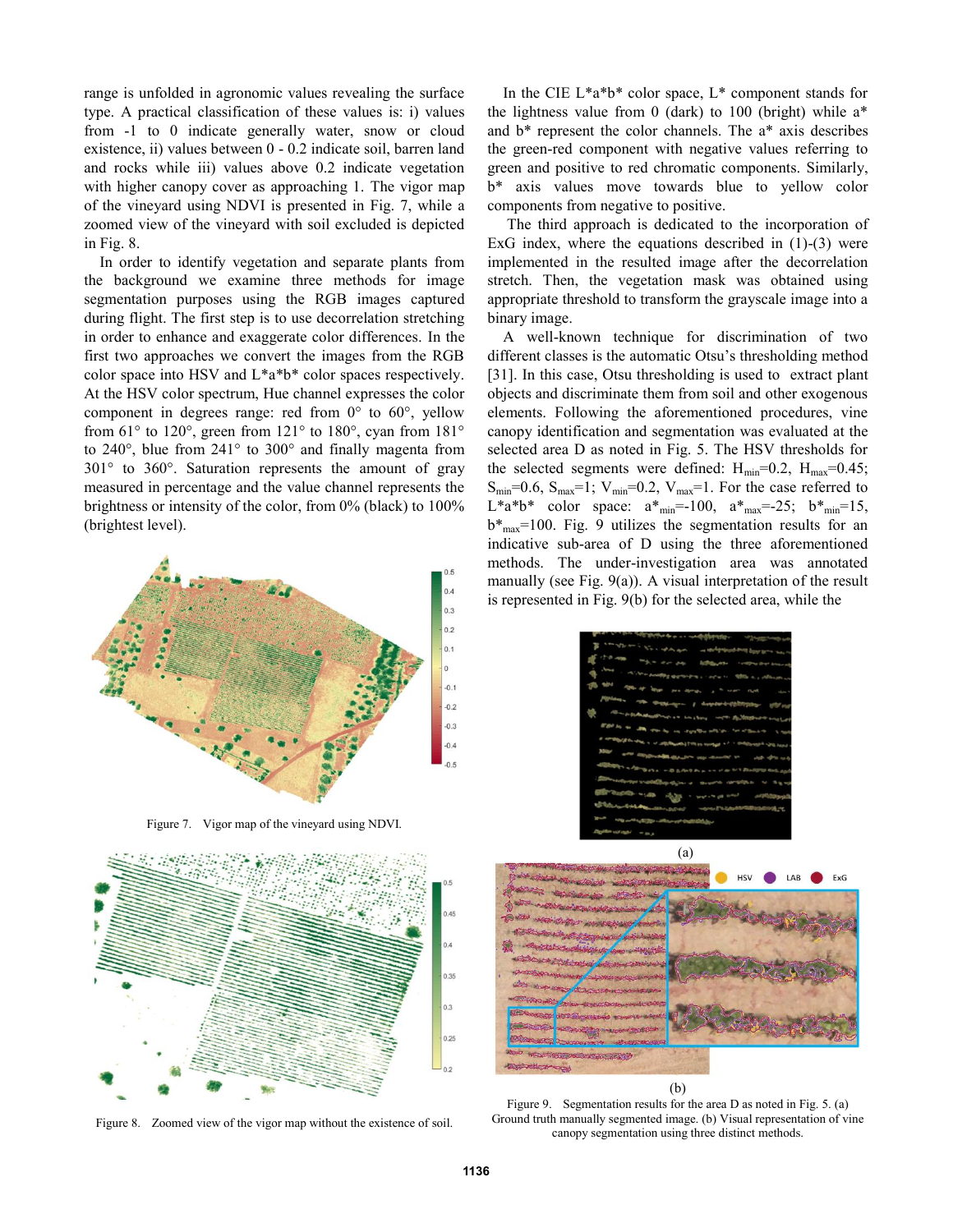TABLE II. PERFORMANCE OF THE THREE ADOPTED METHODS IN TERMS OF ACCURACY

|                  | <b>HSV</b> | Lab   | ExG   |
|------------------|------------|-------|-------|
| Accuracy $(\% )$ | 87.91      | 86 14 | 91.08 |

overall accuracy of the three adopted methods is depicted in Table II. Our evaluation shows that the incorporation of Excess Green Index presents an enhanced result for detecting the vine canopy with better accuracy.

# *B. Crop Row Detection*

Hough Transformation (HT) is a widely used method for crop lines detection. At the same time, it is an essential technique for identifying discontinuous lines within crops leading to significant results about possible poor vegetation growth or missing plants. Hough Transform *H*(*θ*,*ρ*) was applied to the entire binary image for matching lines in the masked image. The vegetation mask has been resulted from Excess Green Index as described in previous subsection. Vegetation pixels were annotated with 1 and all the other information with 0. Each line is parameterized in terms of radius *ρ* which stands for the vertical distance from the origin of the image to that line and  $\theta$  is the clock-wise inclination angle between the horizontal axis and the line *ρ* which is the line connecting the straight line with the origin as mentioned.

The set of (radius-angle) constitute each parametrized line [32]:

$$
\rho = x \cdot \cos \theta + y \sin \theta \tag{5}
$$

The computed parameters  $\rho$ ,  $\theta$  are stored in a two dimensional accumulator array  $H(\rho,\theta)$ , which is a quantized space. Thus, each point  $(x_i, y_i)$  is transformed into a discretized  $(\rho, \theta)$  curve and the accumulator cells which lie along this curve are incremented. Resulting peaks in the accumulator array represent strong evidence that a corresponding straight line exists in the image and the problem of crop line detection is deduced in local peak detection. Fig. 10 illustrates the detected crop rows and the Hough peaks of the previous oriented D area as in Fig. 9. Peaks are positioned around zero angle as expected and a couple of lines are over detected. It has to be mentioned that the point of view in Fig. 10 is the same as acquired from the UAV during flight campaign.

## V. CONCLUSION AND FUTURE WORK

In this paper, techniques and algorithms that facilitate agricultural tasks were evaluated and the reported results provided information for extracting knowledge and identifying possible crop irregularities. The objective of this work's content aimed at the incorporation of different operations in order to alleviate farmers' and agriculturists' work and enhance their crop management and monitoring properties. Moreover, the material of this work comprises the basis stage of exploration, as a practical vineyard based survey, towards an integrated UAV based low-cost agricultural monitoring system. The smooth incorporation of



Figure 10. (upper) Crop rows detection. (lower) Hough peaks in the accumulator space with cyan squares.

UAVs in viniculture is particularly important especially for regions where there are indubitably identified needs. The described procedures are part of a work-in-progress and aim at an integrated framework that will provide multiple supportive utilities. Future work for improving and extending the overall established operational utilities will include classification tasks for crop/weed classification and possibly for diseases identification. Different descriptors such as Local Binary Patterns (LBPs) and Histogram of Oriented Gradients (HOG) as well as morphological texture descriptors will be taken into account. We expect that data fusion will produce a clear result capable of accurate classification.

#### ACKNOWLEDGMENT

This research has been co-financed by the European Union and Greek national funds through the Operational Program Competitiveness, Entrepreneurship and Innovation, under the call RESEARCH – CREATE – INNOVATE (project code:T1EDK-00316). Grateful acknowledgment is expressed for permission to include data used in this paper: Courtesy of GEOTOPOS S.A. Also, we gratefully acknowledge the support of NVIDIA Corporation with the donation of the Titan V GPU used for this research.

#### **REFERENCES**

- [1] R. Austin, *Unmanned Aircraft Systems. UAVs Design, Development and Deployment*, 1st ed. United Kingdom: John Wiley & Sons Ltd, 2010.
- [2] N. Zhang, M. Wang, and N. Wang, "Precision agriculture—A worldwide overview," *Comput. Electron. Agric.*, vol. 36, nos. 2–3, pp. 113–132, Nov. 2002.